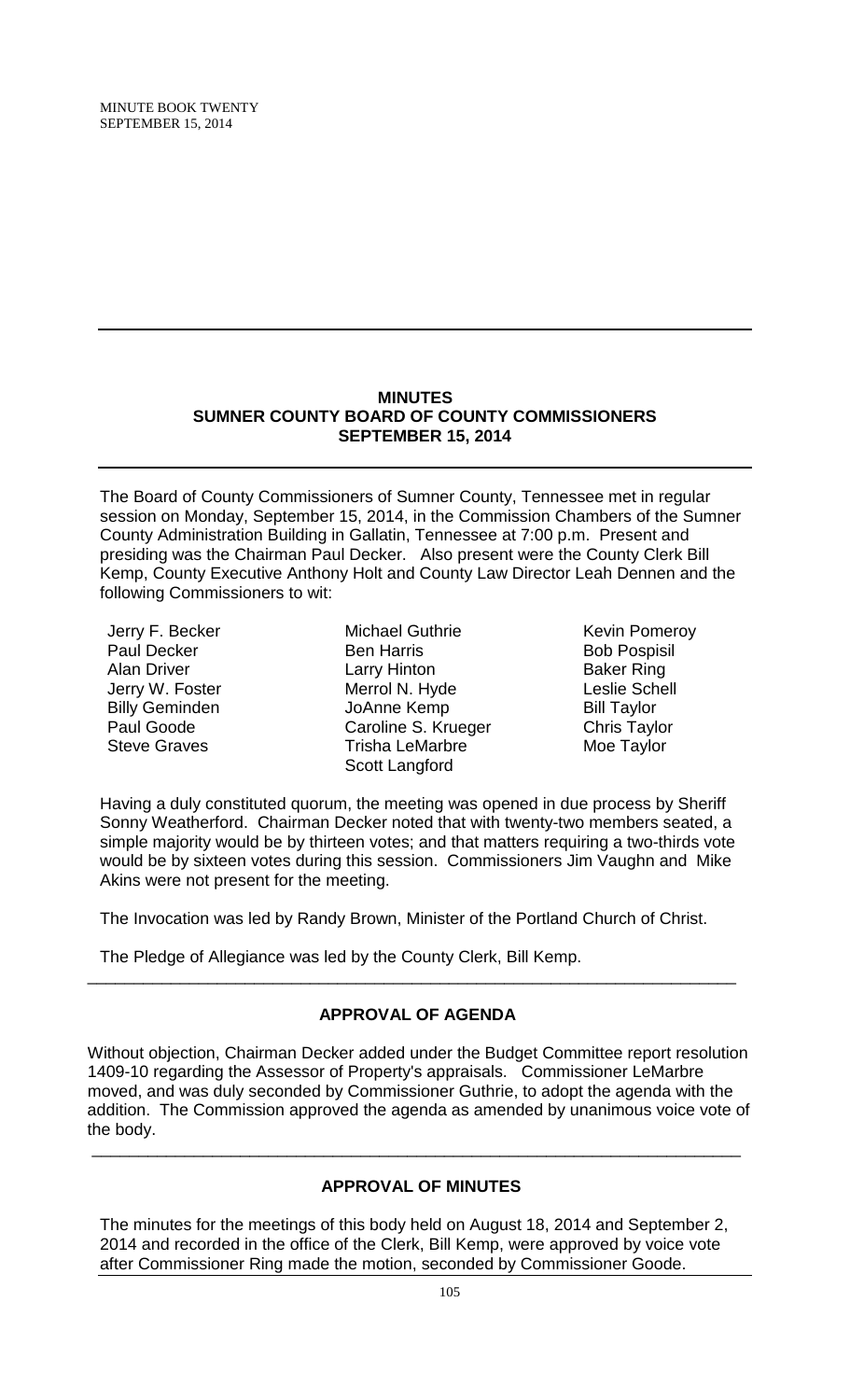# **RECOGNITION OF THE PUBLIC**

\_\_\_\_\_\_\_\_\_\_\_\_\_\_\_\_\_\_\_\_\_\_\_\_\_\_\_\_\_\_\_\_\_\_\_\_\_\_\_\_\_\_\_\_\_\_\_\_\_\_\_\_\_\_\_\_\_\_\_\_\_\_\_\_\_\_\_\_

 Chairman Decker opened the floor to allow the public to speak concerning any matter on the agenda.

 Ted Wise, Board of Education member, of 4176 Shun Pike in Cottontown, invited commissioners to a luncheon at T. W. Hunter Middle School on September 19.

With no one else wishing to speak, recognition of the public was closed.

# **REPORT OF THE CHAIR**

\_\_\_\_\_\_\_\_\_\_\_\_\_\_\_\_\_\_\_\_\_\_\_\_\_\_\_\_\_\_\_\_\_\_\_\_\_\_\_\_\_\_\_\_\_\_\_\_\_\_\_\_\_\_\_\_\_\_\_\_\_\_\_\_\_\_\_\_\_

 Chairman Decker reminded commissioners that the Commission agenda will be posted on Clerk Kemp's website and an email with a link will be sent notifying commissioners when it is posted.

Chairman Decker thanked elected officials for the nice reception prior to the September 2 Commission meeting. Also, he reminded commissioners the Tennessee County Commission regional meeting will take place in Springfield Thursday, September 18.

Chairman Decker recognized Commissioner Taylor who announced Westmoreland Mule Week ongoing this week.

Chairman Decker stated that after an extensive review of Sumner County property assessments set by the Assessor of Property's office, the State Comptroller's office found inconsistencies, errors and a lack of documentation with the appraisals. Based on that finding and the recommendation of the Comptroller's office, the State Board of Equalization recommended the local Board of Equalization convene in special session to hear the recommendations of the Assessor of Property regarding interim changes on approximately 24,000 pieces of property. He stated that the matter will be presented during the Budget Committee report.

\_\_\_\_\_\_\_\_\_\_\_\_\_\_\_\_\_\_\_\_\_\_\_\_\_\_\_\_\_\_\_\_\_\_\_\_\_\_\_\_\_\_\_\_\_\_\_\_\_\_\_\_\_\_\_\_\_\_\_\_\_\_\_\_\_\_\_\_\_\_\_

Commissioner Guthrie read the following resolution into the record:

### **A RESOLUTION HONORING SONYA TROUTT**

**WHEREAS,** Mrs. Sonya Troutt, the Jail Administrator at Sumner County Sheriff's Office, has been selected to receive the Administrator of the Year award; and

**WHEREAS,** Mrs. Troutt began to work as the Assistant Jail Administrator in 1995 and was promoted to Jail Administrator in 1997 and has worked diligently to supervise the day to day operations of the jail since then; and

**WHEREAS,** a lifetime resident of Sumner County, Mrs. Troutt is a devoted wife, mother and a very proud grandmother and is highly involved in her church and community activities, including traveling with her family's gospel singing group.

**NOW, THEREFORE BE IT RESOLVED** by the Sumner County Board of County Commissioners meeting in regular session on this the  $15<sup>th</sup>$  day of September 2014, that this body does hereby recognize Mrs. Sonya Troutt for her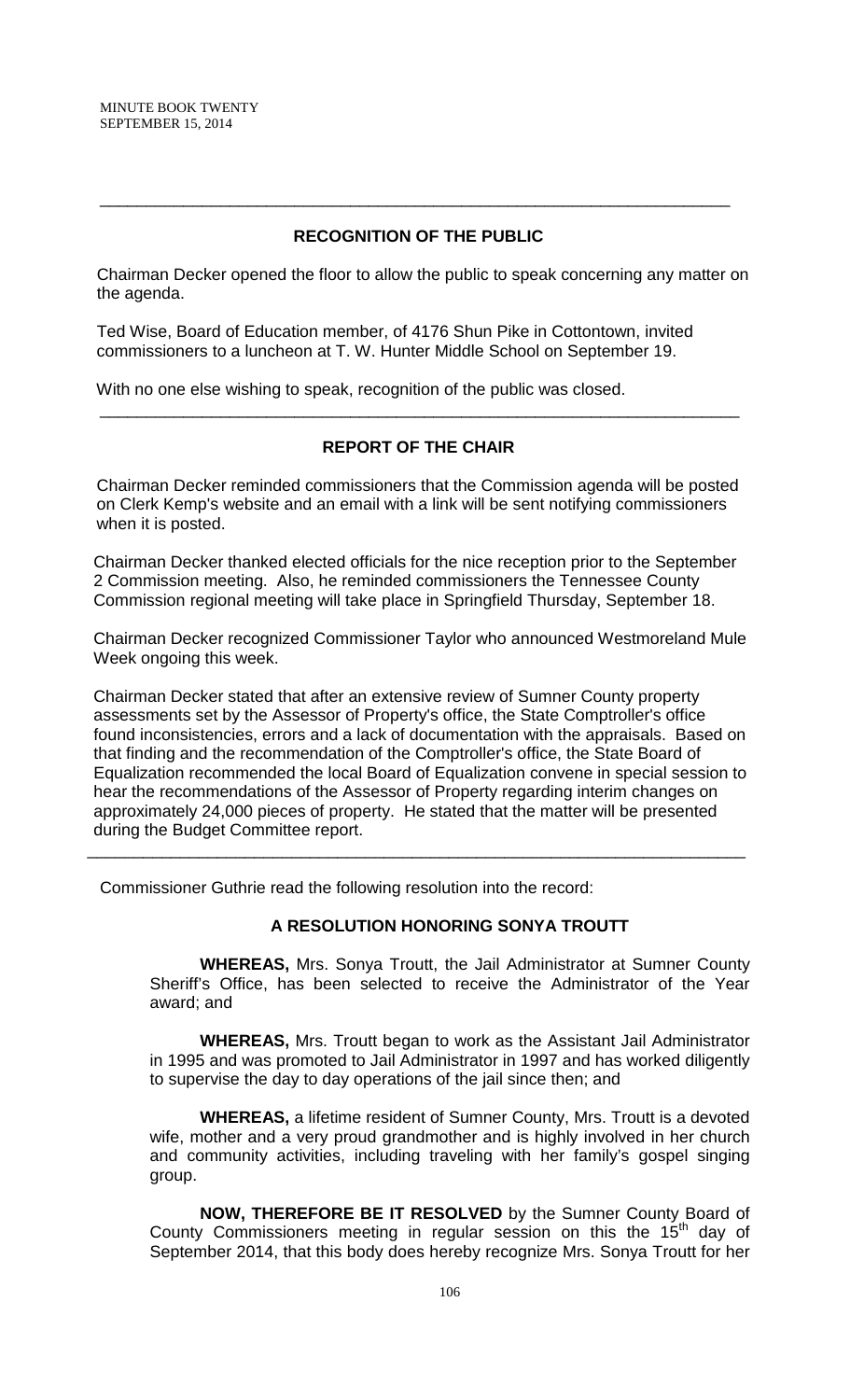dedication, commitment, and diligence and congratulates her for her most deserved honor; and

**BE IT FURTHER RESOLVED** that this resolution shall be spread on the minutes of this body and the Clerk is to furnish a copy of this resolution to Mrs. Sonya Troutt.

Upon motion of Commissioner Guthrie, seconded by Commissioner Moe Taylor, the Commission approved the resolution honoring Mrs. Troutt.

\_\_\_\_\_\_\_\_\_\_\_\_\_\_\_\_\_\_\_\_\_\_\_\_\_\_\_\_\_\_\_\_\_\_\_\_\_\_\_\_\_\_\_\_\_\_\_\_\_\_\_\_\_\_\_\_\_\_\_\_\_\_\_\_

\_\_\_\_\_\_\_\_\_\_\_\_\_\_\_\_\_\_\_\_\_\_\_\_\_\_\_\_\_\_\_\_\_\_\_\_\_\_\_\_\_\_\_\_\_\_\_\_\_\_\_\_\_\_\_\_\_\_\_\_\_\_\_\_

Commissioner Moe Taylor read the following resolution into the record:

### **A RESOLUTION HONORING GAGE O'NEAL**

**WHEREAS,** Gage O'Neal, a third-grade student at Union Elementary School, helped save his mother's life by calling 911 and was instrumental to his mother receiving the emergency care she needed; and

**WHEREAS,** Gage, at a young age, learned valuable emergency response lessons at his school and at home, which made him feel confident to make the life-saving 911 call; and

**WHEREAS,** Gage receives high marks in his classes and has a bright future before him; he is an outstanding example of the type of young people that make this community proud and make it a great place in which to live.

**NOW THEREFORE, BE IT RESOLVED** by the Sumner County Board of County Commissioners meeting in regular session on this the  $15<sup>th</sup>$  day of September, 2014, that this body does officially congratulate Gage O'Neal for his remarkable show of courage and responsibility and wishes him much success in the future; and

**BE IT FURTHER RESOLVED** that this resolution is to be spread on the minutes of this body and the Clerk is to furnish a copy of this resolution to Gage O'Neal.

\_\_\_\_\_\_\_\_\_\_\_\_\_\_\_\_\_\_\_\_\_\_\_\_\_\_\_\_\_\_\_\_\_\_\_\_\_\_\_\_\_\_\_\_\_\_\_\_\_\_\_\_\_\_\_\_\_\_\_\_\_\_\_\_

\_\_\_\_\_\_\_\_\_\_\_\_\_\_\_\_\_\_\_\_\_\_\_\_\_\_\_\_\_\_\_\_\_\_\_\_\_\_\_\_\_\_\_\_\_\_\_\_\_\_\_\_\_\_\_\_\_\_\_\_\_\_\_\_

Upon motion of Commissioner Moe Taylor, seconded by Commissioner Pomeroy, the Commission approved the resolution honoring Gage O'Neal.

### **CONSENT AGENDA**

Commissioner Graves moved, seconded by Commissioner Goode, to approve the following items on the Consent agenda.

#### **1409-07 A RESOLUTION CLEARING ALL PROPERTY TAXES ON PARCELS PURCHASED FROM THE OLLIE RALPH ESTATE TO RECOGNIZE CREDIT GIVEN AT CLOSING OF PARCEL PURCHASE**

**WHEREAS,** Sumner County purchased property known as 1039 and 1043 109N Highway from the estate of Ollie Ralph; and

**WHEREAS,** at the closing, property taxes in the amount of \$3,309.13 were on record at the Office of the Clerk and Master for 2008-2012 County taxes and \$358.63 on record at the Office of the Trustee for 2013 County Taxes for the two parcels; and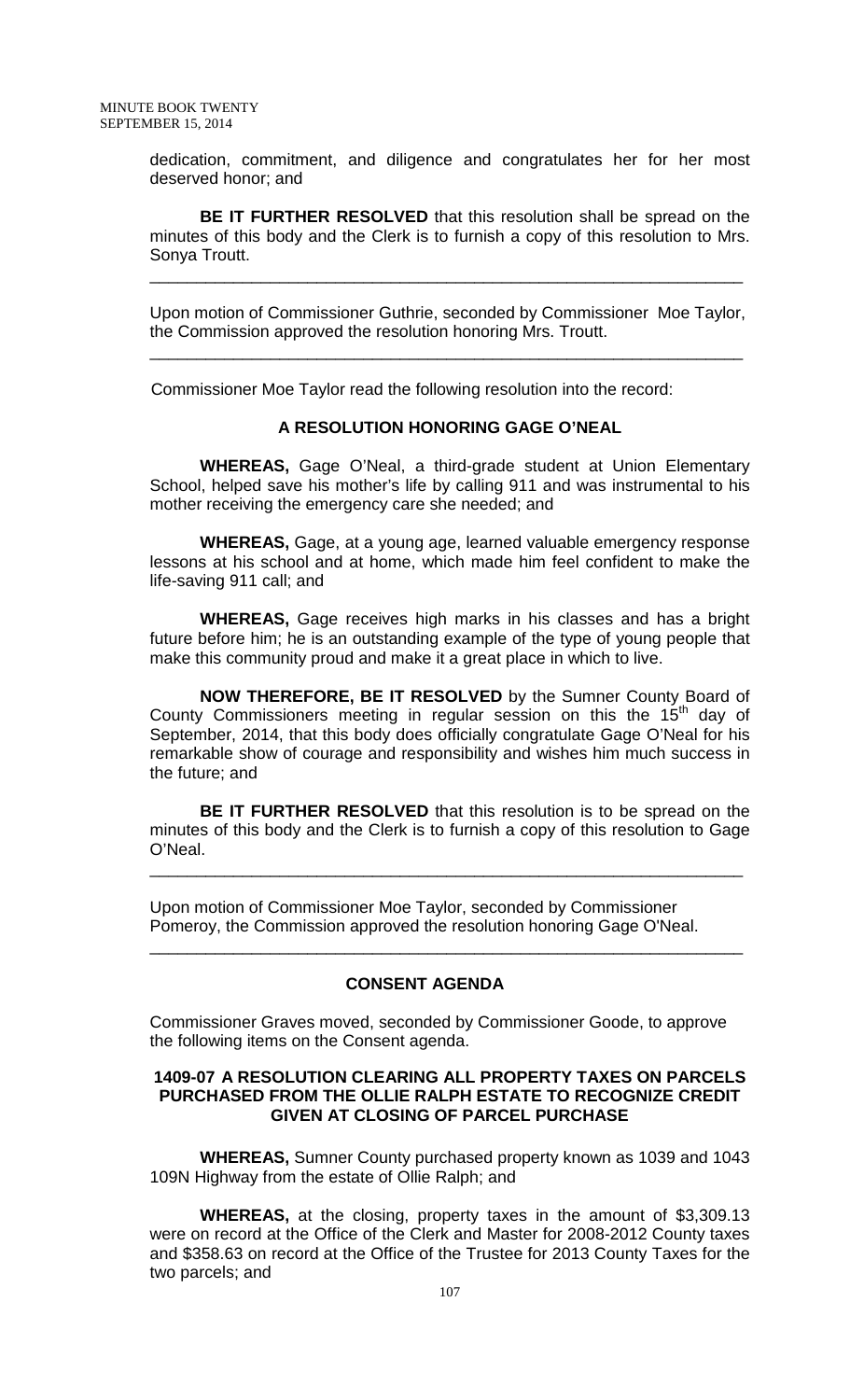**WHEREAS,** a credit in the total sum in the amount of \$3,667.76 was given to the county at closing of the property purchase; and

**WHEREAS,** instead of paying ourselves for these taxes, taxes should be marked as paid in the official records.

**THEREFORE BE IT RESOLVED** by the Sumner County Board of County Commissioners meeting in regular session on this the  $15<sup>th</sup>$  day of September 2014, does authorize the taxes, set forth above to be deemed paid and this resolution shall serve as documentation to the Trustee and Clerk and Master to make such changes in their records.

### **1409-08 A RESOLUTION AUTHORIZING ACCEPTANCE OF MULTIYEAR CONTRACT BY THE OFFICE OF THE SHERIFF FOR VOICEMAIL**

\_\_\_\_\_\_\_\_\_\_\_\_\_\_\_\_\_\_\_\_\_\_\_\_\_\_\_\_\_\_\_\_\_\_\_\_\_\_\_\_\_\_\_\_\_\_\_\_\_\_\_\_\_\_\_\_\_\_\_\_\_\_\_\_

**BE IT RESOLVED** by the Sumner County Board of County Commissioners meeting in regular session on this the  $15<sup>th</sup>$  day of September, 2014, that this body hereby authorize acceptance of a multi-year contract by the office of the Sheriff for voice mail, as shown on the attached contract.

### **1409-09 A RESOLUTION APPROPRIATING \$20,900.00 FROM COUNTY GENERAL UNASSIGNED FUND BALANCE FOR SURETY BONDS FOR ELECTED OFFICIALS DUE TO INCREASE IN COST**

\_\_\_\_\_\_\_\_\_\_\_\_\_\_\_\_\_\_\_\_\_\_\_\_\_\_\_\_\_\_\_\_\_\_\_\_\_\_\_\_\_\_\_\_\_\_\_\_\_\_\_\_\_\_\_\_\_\_\_\_\_\_\_\_

**BE IT RESOLVED** by the Sumner County Board of County Commissioners meeting in regular session on this the  $15<sup>th</sup>$  day of September, 2014 that this body hereby appropriates \$20,900.00 from County General Unassigned Fund Balance for surety bonds for elected officials due to increase in cost, as shown on the attachment herewith.

### Tax Refunds

\_\_\_\_\_\_\_\_\_\_\_\_\_\_\_\_\_\_\_\_\_\_\_\_\_\_\_\_\_\_\_\_\_\_\_\_\_\_\_\_\_\_\_\_\_\_\_\_\_\_\_\_\_\_\_\_\_\_\_\_\_\_\_\_

| <b>Clark Distributions</b>     | S.            | 82.00      |
|--------------------------------|---------------|------------|
| <b>Hendersonville Hospital</b> |               | \$2,274.00 |
| <b>Hospital Disposables</b>    | $\mathcal{S}$ | 69.00      |
| <b>Sumner Farmers Co-Op</b>    |               | \$265.00   |

Chairman Decker declared the resolutions and tax refunds approved upon unanimous voice vote of the body on the first and final reading.

\_\_\_\_\_\_\_\_\_\_\_\_\_\_\_\_\_\_\_\_\_\_\_\_\_\_\_\_\_\_\_\_\_\_\_\_\_\_\_\_\_\_\_\_\_\_\_\_\_\_\_\_\_\_\_\_\_\_\_\_\_\_\_\_

 **\_\_\_\_\_\_\_\_\_\_\_\_\_\_\_\_\_\_\_\_\_\_\_\_\_\_\_\_\_\_\_\_\_\_\_\_\_\_\_\_\_\_\_\_\_\_\_\_\_\_\_\_\_\_\_\_\_\_\_\_\_\_\_\_**

### **REPORT FROM COUNTY OFFICIALS**

County Officials filed the following reports: County Investments, County General Fund, County Debt Service Fund, County Highway Fund, County Capital Outlay Fund, School General Purpose Fund, School Federal Projects Fund, School Food Service Fund, Employee Health Insurance Trust Fund, Employee Dental Insurance Trust Fund, Casualty Insurance Trust Fund, County Trustee Funds, Special Reports: County Dental Insurance Claim Payments, County Health Insurance Claim Payments, County Property Tax Collections, County EMS Billing/Collections/Balances, County Sales Tax Collections, County Wheel Tax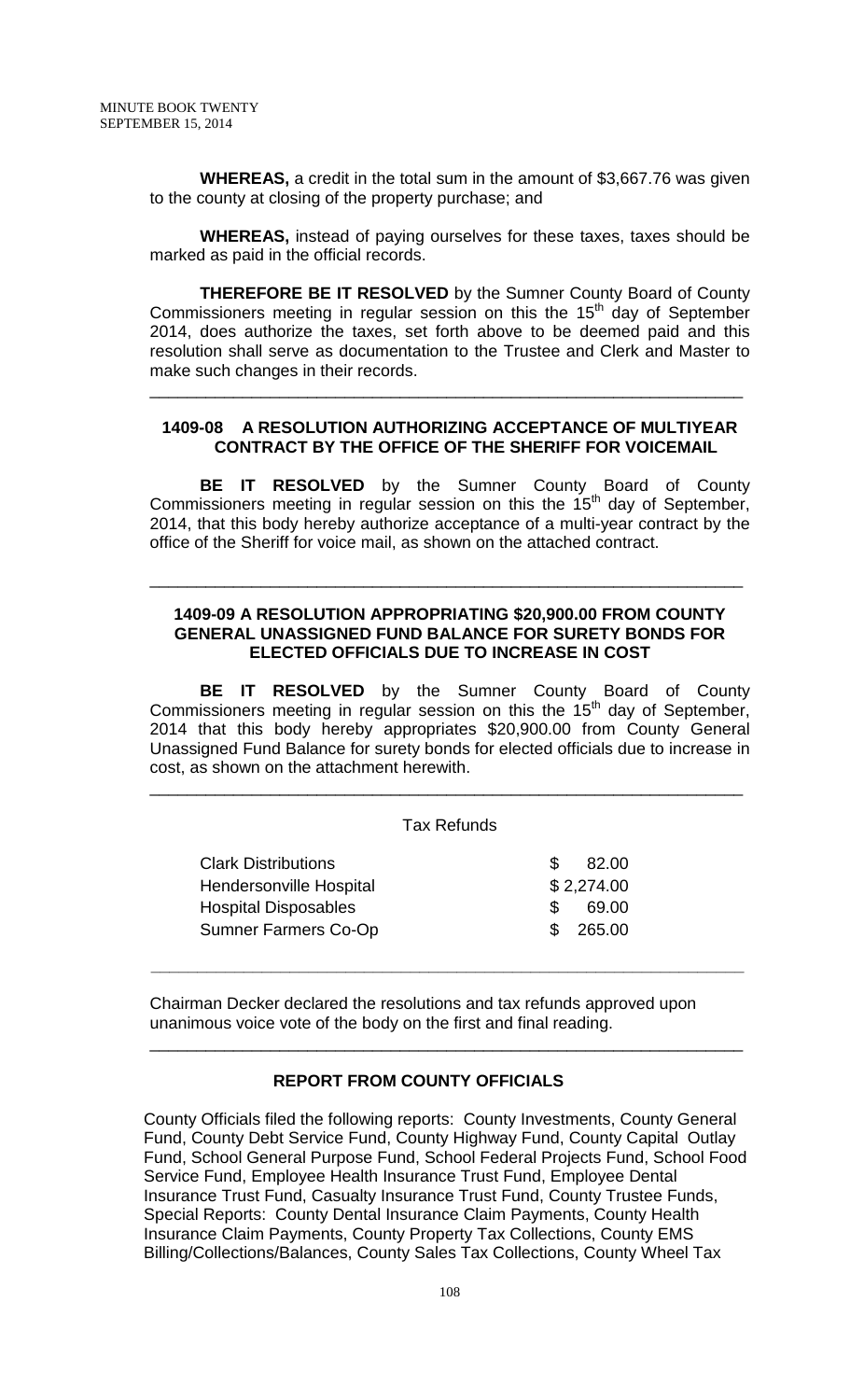Collections, County Tax Rates/Property Values and County School Loan Program Rates. Approval of the filing of these records does not certify to the accuracy of the documents.

Chairman Decker introduced the following resolution:

#### **1309-NOT A RESOLUTION TO APPROVE AND ACCEPT APPLICATIONS FOR NOTARIES PUBLIC POSITIONS AND PERSONAL SURETY GUARANTORS**

 **WHEREAS,** according to the law of the State of Tennessee, an individual must apply for the office of notary public in the county of residence, or of their principal place of business; and

 **WHEREAS**, state statute requires personal sureties making bonds for Notaries publics to be approved by the Sumner County Commission; and

 **WHEREAS,** said applicant must be approved by the County Commission assembled; and

 **–––––––––––––––––––––––––––––––––––––––––––––––––––––––––**

 **WHEREAS,** Bill Kemp, Sumner County Clerk, has certified according to the records of his office that the persons named on the attached listing labeled "SUMNER COUNTY NOTARY PUBLIC APPLICATIONS and SURETY GUARANTORS" have duly applied for the positions so sought; and

# **BE IT FURTHER RESOLVED THAT THIS TAKE EFFECT FROM AND AFTER PASSAGE.**

### **ELECTION OF NOTARIES PUBIC**

STEPHANIE AFFRON KITTY W MARTIN<br>DWAN D AVENT DEEANNE OSBOI TAMMY BAILEY JAMES POPE<br>HEATHER E BERTSCH LAUREN R POWELL HEATHER E BERTSCH LAUREN R POWELL SHERRY BREWER MISTY L BRIGHAM D TODD SHOLAR ERIN L BYRUM KIMBERLY R SNAVELY THERESE CASLER JERRY O SPEARS LINDA B EDWARDS CRYSTAL D STAFFORD PHYLLIS GRAVES KIM STINSON KIMBERLY G GREEN GEORGE R STOREY<br>LATASHIA HAGEDORN LUCAS M VINJE LATASHIA HAGEDORN VICKI L HARRIS GINA WEBB MARY MICHELLE HEATH<br>SARA LEDFORD

DEEANNE OSBORNE WENDY MARION

 Upon motion of Commissioner Ring, seconded by Commissioner Kemp, voting was recorded in the following manner:

| M. Taylor        | Geminden Y    | Hinton        |  |
|------------------|---------------|---------------|--|
| <b>Driver</b>    | Graves        | Foster        |  |
| <b>Schell</b>    | <b>Harris</b> | <b>Ring Y</b> |  |
| Pomeroy          | Kemp          | LeMarbre      |  |
| Decker           | Hyde          | <b>Becker</b> |  |
| C. Taylor        | Goode         | Krueger       |  |
| <b>B.</b> Taylor | Langford      | Guthrie       |  |
| Pospisil         |               |               |  |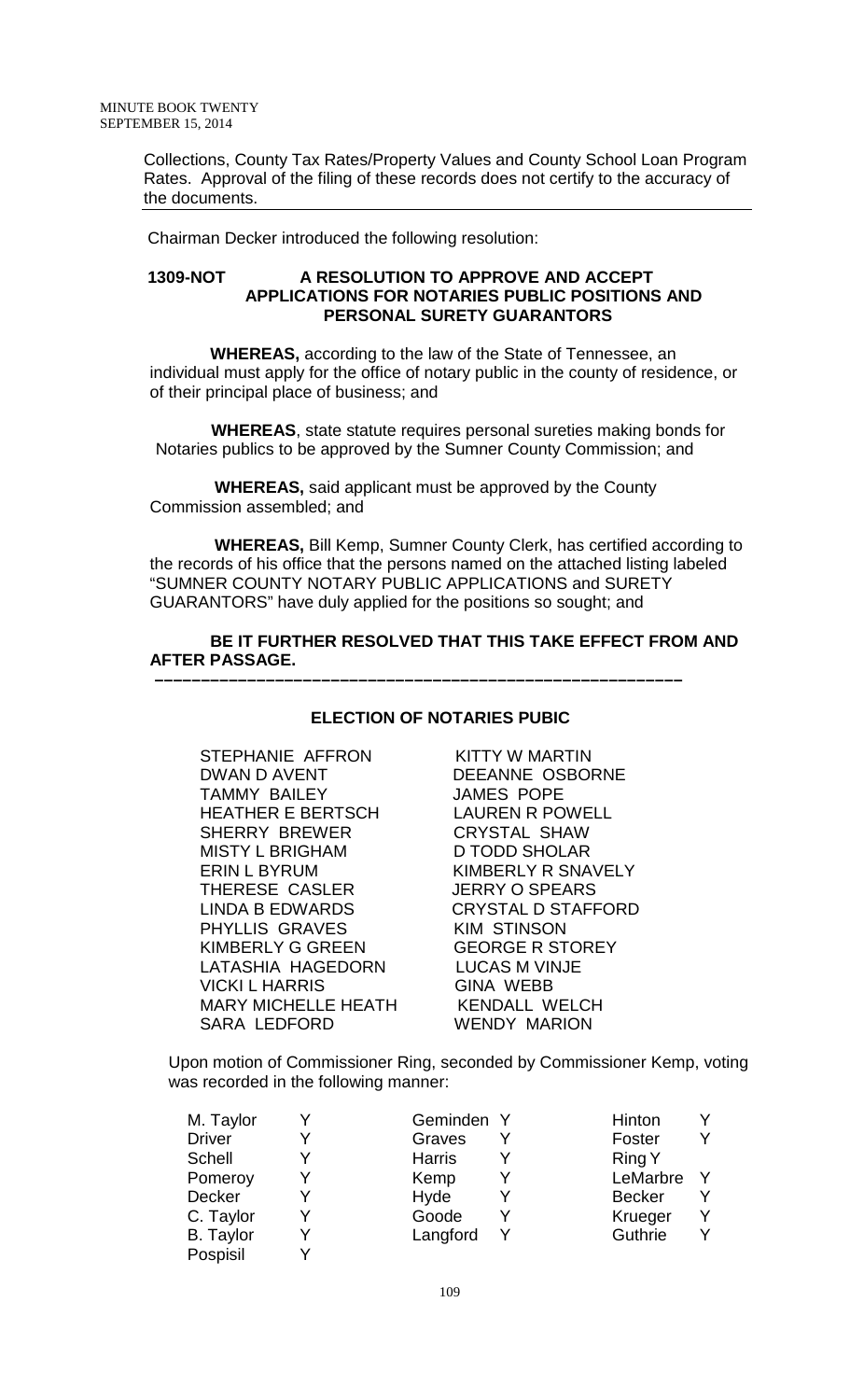### 1409-NOTARY Yes: 22 No: 0 Abs: 0 07:23 PM

Chairman Decker declared the election of Notaries Public by the body.

#### **COMMITTEE ON COMMITTEES**

\_\_\_\_\_\_\_\_\_\_\_\_\_\_\_\_\_\_\_\_\_\_\_\_\_\_\_\_\_\_\_\_\_\_\_\_\_\_\_\_\_\_\_\_\_\_\_\_\_\_\_\_\_\_\_\_\_\_\_\_\_\_\_

Commissioner Goode brought forth the recommendations of County Executive Anthony Holt for appointments to the Sumner County Airport Authority as follows:

- Doug Brown to fulfill the term ending July 2015 of Bill Taylor
- David Pigna to fulfill the term ending November 2017 of Ben Williams

Upon motion of Commissioner Goode, and duly seconded by Commissioner LeMarbre, the Commission approved by unanimous voice vote the appointments of Mr. Brown and Mr. Pigna. Committee on Committees deferred an appointment to replace Mr. Egan.

Commissioner Goode announced deferral of appointments of two commissioners to serve on the Audit Committee.

Commissioner Goode announced deferral of an appointment of four commissioners to serve on the Delinquent Tax Committee.

Commissioner Goode brought forth the appointment of Commissioner Michael Guthrie to serve on the Employee Benefits Committee/Part of SIB. Upon motion of Commissioner Goode, and duly seconded by Commissioner Ring, the Commission approved by unanimous voice vote the appointment of Mr. Guthrie.

Commissioner Goode brought forth the following appointments to serve four-year terms on the Ethics Committee :

- **Mike Akins**
- Jerry Foster
- Scott Langford

Upon motion of Commissioner Goode, and duly seconded by Commissioner Geminden, the Commission approved by unanimous voice vote the appointments of Mr. Akins, Mr. Foster and Mr. Langford.

Commissioner Goode brought forth the recommendations of Executive Holt for appointments to the Joint Economic and Development Board as follows:

- Paul Goode
- Paul Decker
- Larry Hinton

Upon motion of Commissioner Goode, and duly seconded by Commissioner Pomeroy, the Commission approved by unanimous voice vote the appointments of Mr. Goode, Mr. Decker and Mr. Hinton.

Commissioner Goode brought forth the recommendations of Executive Holt for the appointment of Commissioner Steve Graves to the Planning Commission (Regional) to represent the Gallatin area. Upon motion of Commissioner Goode, and duly seconded by Commissioner Geminden, the Commission approved by unanimous voice vote the appointment of Mr. Graves. Deferred were the commission appointments for the Portland and Hendersonville areas.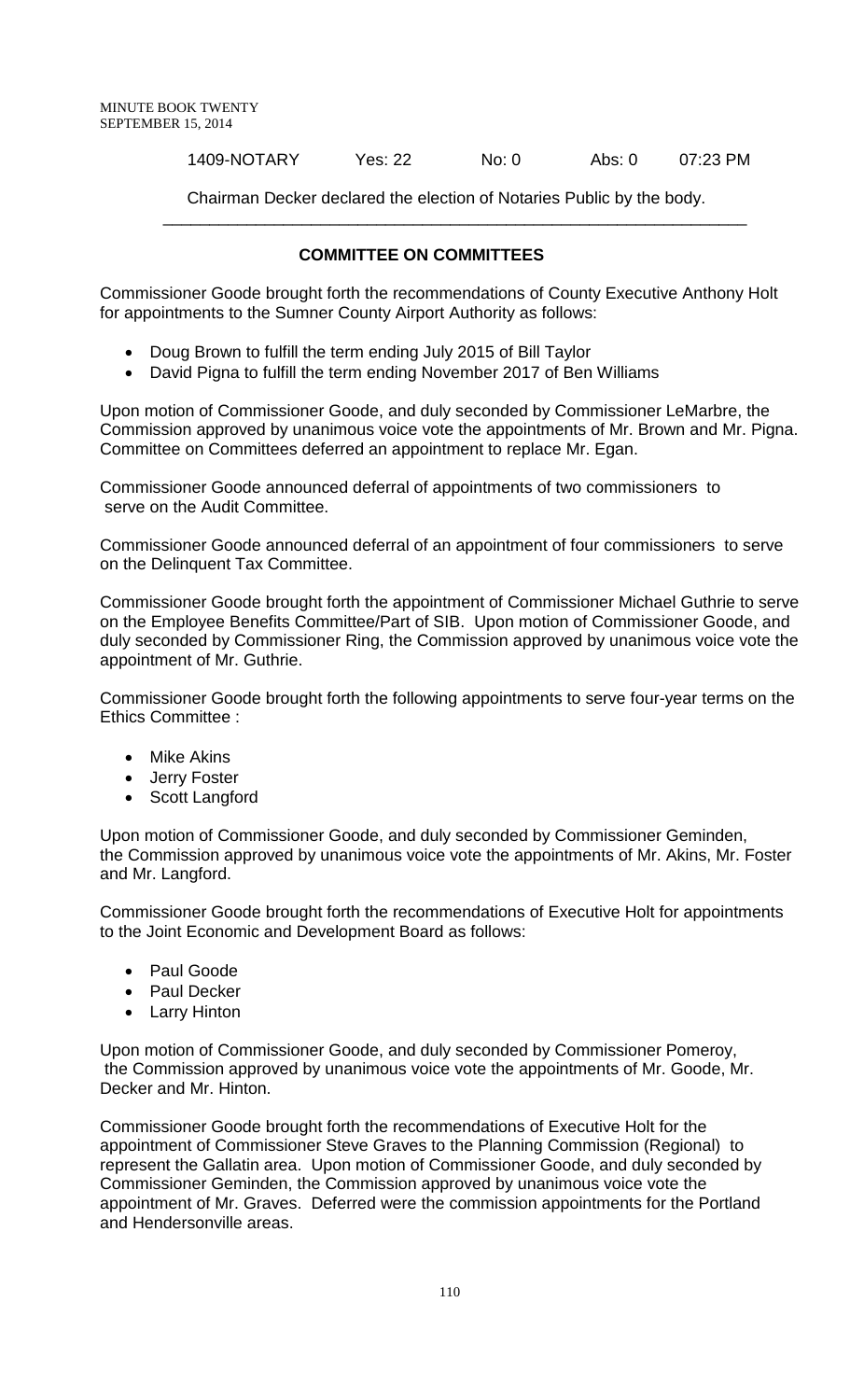MINUTE BOOK TWENTY SEPTEMBER 15, 2014

Commissioner Goode announced the deferral of an appointment of one commissioner to serve on the Public Records Commission.

Commissioner Goode brought forth the recommendations of Executive Holt for the following appointments on the Sumner County Resource Authority:

- Baker Ring, June 2017, six-year term to finish
- Anthony Holt June 2015 six-year term to finish
- Billy Geminden, June 2018 six-year term to finish

Upon motion of Commissioner Goode, and duly seconded by Commissioner Kemp, the Commission approved unanimously the appointments of Mr. Ring, Executive Holt and Mr. Geminden.

Commissioner Goode brought forth the recommendations of Executive Holt for the appointment of four commissioners to serve on the Tourism Board for three-year terms as follows:

- Baker Ring
- Leslie Schell
- Billy Geminden
- Trisha LeMarbre

Upon motion of Commissioner Goode, and duly seconded by Commissioner Pospisil, the Commission by unanimous voice vote approved the appointments of Mr. Ring, Mrs. LeMarbre, Mrs. Schell and Mr. Geminden.

Commissioner Goode brought forth the recommendation of Executive Holt for the re-appointment of Commissioner Geminden to serve on the West Fork Creek Reservoir/Dam Authority. Upon motion of Commissioner Goode, and duly seconded by Commissioner LeMarbre, the Commission approved by unanimous voice vote the appointment of Mr. Geminden to the Authority.

# **HIGHWAY COMMISSION**

\_\_\_\_\_\_\_\_\_\_\_\_\_\_\_\_\_\_\_\_\_\_\_\_\_\_\_\_\_\_\_\_\_\_\_\_\_\_\_\_\_\_\_\_\_\_\_\_\_\_\_\_\_\_\_\_\_\_\_\_\_\_\_\_\_\_\_\_\_

There was no report from the Highway Commission.

# **EDUCATION COMMITTEE**

**\_\_\_\_\_\_\_\_\_\_\_\_\_\_\_\_\_\_\_\_\_\_\_\_\_\_\_\_\_\_\_\_\_\_\_\_\_\_\_\_\_\_\_\_\_\_\_\_\_\_\_\_\_\_\_\_\_\_\_\_\_\_\_\_\_\_\_\_\_**

Commissioner LeMarbre reported that the Education Committee met in joint session with the Budget Committee to hear Dr. Del Phillips give a Board of Education budget presentation. On September 8 the Education Committee members met in special session and passed the Board of Education budget unanimously.

# **GENERAL OPERATIONS COMMITTEE**

**\_\_\_\_\_\_\_\_\_\_\_\_\_\_\_\_\_\_\_\_\_\_\_\_\_\_\_\_\_\_\_\_\_\_\_\_\_\_\_\_\_\_\_\_\_\_\_\_\_\_\_\_\_\_\_\_\_\_\_\_\_\_\_\_\_\_\_\_\_**

There was no report from the General Operations Committee.

# **EMERGENCY SERVICES COMMITTEE**

**\_\_\_\_\_\_\_\_\_\_\_\_\_\_\_\_\_\_\_\_\_\_\_\_\_\_\_\_\_\_\_\_\_\_\_\_\_\_\_\_\_\_\_\_\_\_\_\_\_\_\_\_\_\_\_\_\_\_\_\_\_\_\_\_\_\_\_\_\_**

**\_\_\_\_\_\_\_\_\_\_\_\_\_\_\_\_\_\_\_\_\_\_\_\_\_\_\_\_\_\_\_\_\_\_\_\_\_\_\_\_\_\_\_\_\_\_\_\_\_\_\_\_\_\_\_\_\_\_\_\_\_\_\_\_\_\_\_\_\_**

There was no report from the Emergency Services Committee.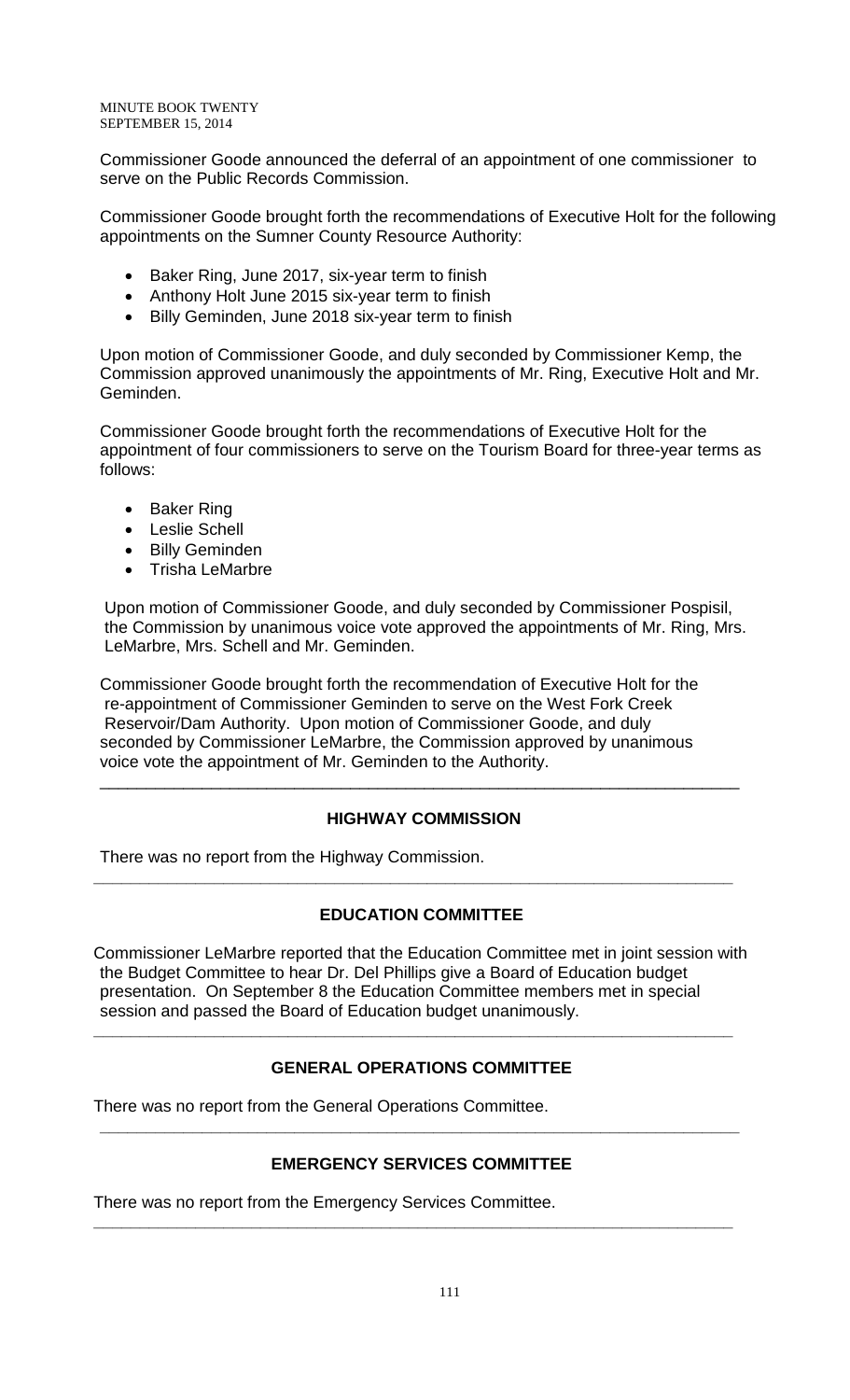# **PUBLIC SERVICES COMMITTEE**

There was no report from the Public Services Committee.

### **LEGISLATIVE COMMITTEE**

**\_\_\_\_\_\_\_\_\_\_\_\_\_\_\_\_\_\_\_\_\_\_\_\_\_\_\_\_\_\_\_\_\_\_\_\_\_\_\_\_\_\_\_\_\_\_\_\_\_\_\_\_\_\_\_\_\_\_\_\_\_\_\_\_\_\_\_\_\_**

Commissioner Harris noted that the Legislative Committee is working to set up a process to select a General Sessions Court judge.

**\_\_\_\_\_\_\_\_\_\_\_\_\_\_\_\_\_\_\_\_\_\_\_\_\_\_\_\_\_\_\_\_\_\_\_\_\_\_\_\_\_\_\_\_\_\_\_\_\_\_\_\_\_\_\_\_\_\_\_\_\_\_\_\_\_\_\_\_\_**

**\_\_\_\_\_\_\_\_\_\_\_\_\_\_\_\_\_\_\_\_\_\_\_\_\_\_\_\_\_\_\_\_\_\_\_\_\_\_\_\_\_\_\_\_\_\_\_\_\_\_\_\_\_\_\_\_\_\_\_\_\_\_\_\_\_\_\_\_\_**

### **RULES AND PROCEDURES**

There was no report from the Rules and Procedures Committee.

### **FINANCIAL MANAGEMENT COMMITTEE**

There was no report from the Financial Management Committee.

### **BUDGET COMMITTEE**

Commissioner Goode introduced the following resolution and moved for approval. Commissioner Pospisil seconded the motion.

# **TWO -YEAR CAPITAL OUTLAY NOTES - EXTENSION 1409-01 RESOLUTION OF THE GOVERNING BODY OF SUMNER, TENNESSEE, AUTHORIZING THE ISSUANCE, SALE, AND PAYMENT OF SUMNER COUNTY COMMUNICATION DISTRICT OF THE STATE OF TENNESSEE CAPITAL OUTLAY NOTE, SERIES 2011 CAPITAL OUTLAY NOTES (EXTENSION 2014) NOT TO EXCEED \$793,438**

 **WHEREAS**, pursuant to Title 9, Chapter 21, Tennessee Code Annotated, Parts I, IV, VI, the Governing Body of Sumner County, Tennessee, (the "Local Government") duly adopted a resolution dated May 16, 2011, authorizing the issuance of capital outlay notes (the "Original Notes") not to exceed one million eight hundred seventy thousand and eight hundred and seventy two dollars (\$1,870,872) to finance the cost of the Project referenced therein, (the "Resolution"); and

**WHEREAS**, one million eight hundred seventy thousand and eight hundred and seventy two dollars (\$1,870,872)of the Original Notes have been issued, sold, and dated , October 14, 2011; and

**WHEREAS**, Title 9, Chapter 21, Tennessee Code Annotated provides that local governments in Tennessee are authorized to extend or renew the maturity date of capital outlay notes upon the approval of the State Director of Local Finance; and

**WHEREAS,** the Governing Body finds that it is advantageous to the Local Government to authorize the issuance and sale of capital outlay extension notes to extend and renew seven hundred ninety three thousand and four hundred and thirty eight dollars (\$793,437.12) of the Original Notes maturing on October 14, 2016;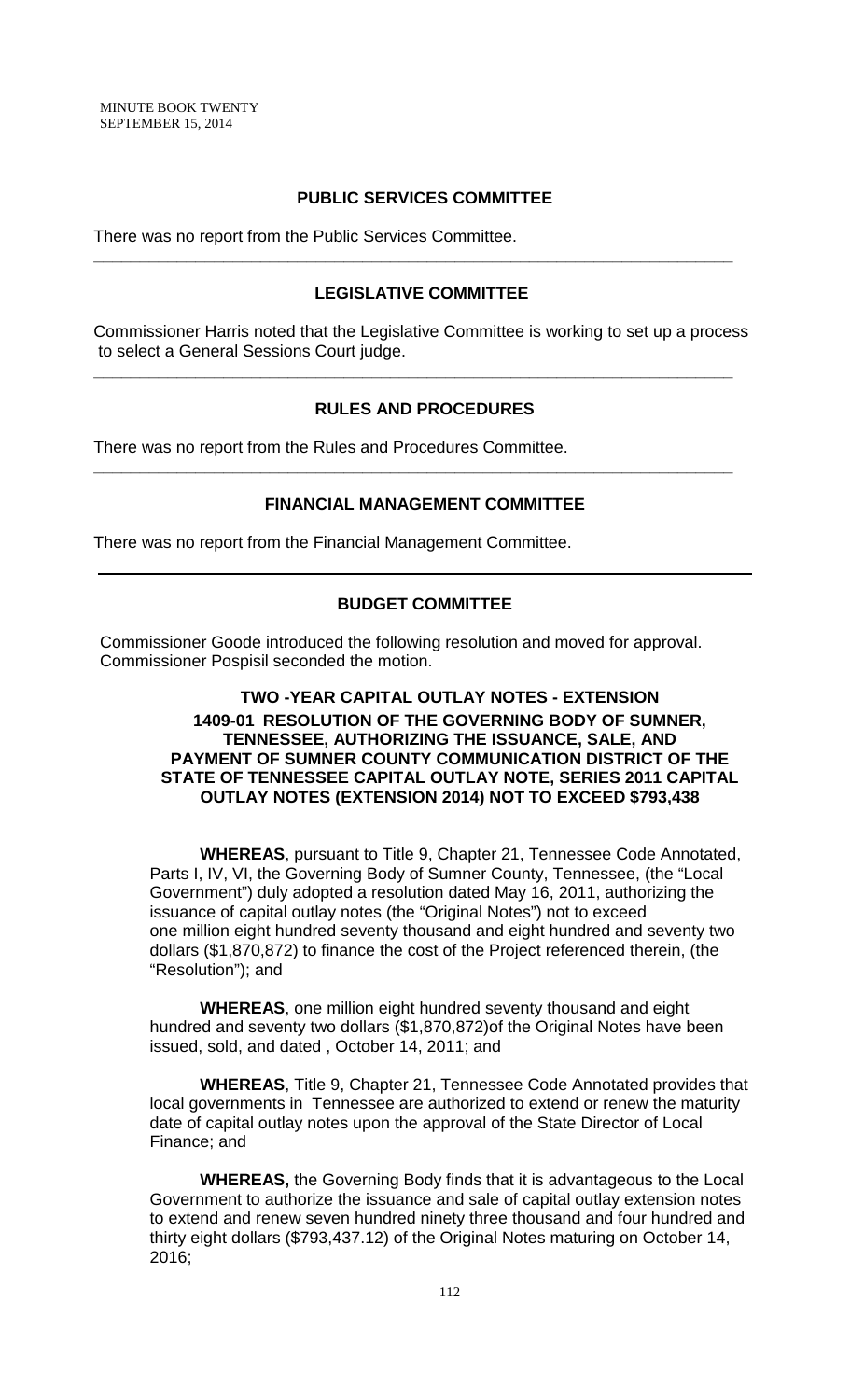**NOW THEREFORE, BE IT RESOLVED**, by the Governing Body of Sumner, Tennessee, as follows:

 Section 1. That, for the purpose of providing funds to retire the outstanding Original Notes, the Chief Executive Officer of the Local Government is hereby authorized in accordance with the terms of this resolution, and upon approval of the State Director of Local Finance, to issue and sell capital outlay extension notes in the principal amount not to exceed seven hundred ninety three thousand and four hundred and thirty eight dollars (\$793,437.12) (the "Extension Notes") at either a competitive public sale or at a private negotiated sale pursuant to the terms, provisions, and conditions permitted by law. The Extension Notes shall be designated "SUMNER COUNTY COMMUNICATION DISTRICT OF THE STATE OF TENNESSEE Capital Outlay Extension Notes, Series 2014"; shall be numbered serially from 1 upwards; shall be dated as of the date of issuance; shall be in denomination (s) as agreed upon with the purchaser; shall be sold at not less than 99% of par value and accrued interest; an shall bear interest at a rate or rates not to exceed four per cent (4%) per annum, and in no event shall the rate exceed the legal limit provided by law.

Section 2. That, the Extension Notes shall mature not later than two (2) years after the date of issuance and that the term of the Original notes, Extension Notes and any further extension or renewal notes, in combination, shall not exceed the reasonably expected economic life of the Project, as certified by the Governing Body in the Resolution. Provided, however, that unless otherwise approved by the State Director of Local Finance, each year the Extension Notes are outstanding, one-ninth (1/9), but in no event not less than one-ninth (1/9), of the original principal amount of the Original Notes shall mature without renewal but subject to prior redemption.

Section 3. That, the Extension Notes shall be subject to redemption at the option of the Local Government, in whole or in part, at any time, at the principal amount and accrued interest to the date of redemption, without a premium, or, if sold at par, with or without a premium of not exceeding one percent (1%) of the principal amount.

 Section 4. That, the Notes shall be direct general obligations of the Local Government, for which the punctual payment of the principal and interest on the notes, the full faith and credit of the Local Government is irrevocably pledged and the Local Government hereby pledges its taxing power as to all taxable property in the Local Government for the purpose of providing funds for the payment of principal of and interest on the Notes. The Governing Body of the Local Government hereby authorizes the levy and collection of a special tax on all taxable property of the Local government over and above all other taxes authorized by the Local government to create a sinking fund to retire the Notes with interest as they mature in an amount necessary for that purpose.

Section 5. That, the Extension Notes shall be executed in the name of the Local Government and bear the manual signature of the chief executive officer of the Local Government and the manual signature of the Director of the Sumner County Emergency Communications District with the Local Government seal affixed thereon; and shall be payable as to principal and interest at the office of the Director of Finance of the Local Government or the paying agent duly appointed by the Local Government. Proceeds of the Notes shall be deposited with the Sumner County Emergency Communications District of the Local Government and shall be paid out for the purpose of financing the Project pursuant to this Resolution and as required by law.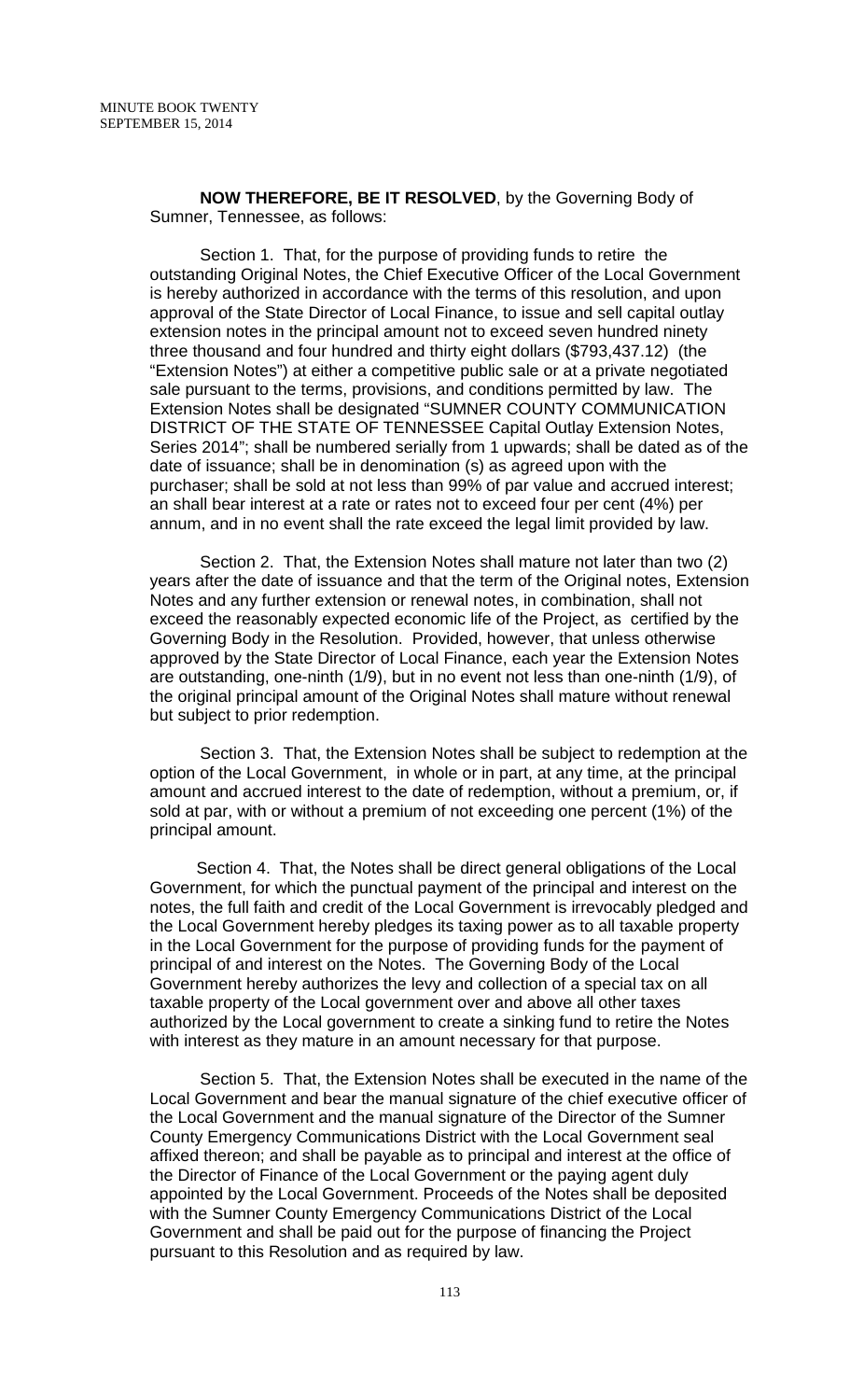Section 6. That, the Extension Notes will be issued in fully registered form and that at all times during which any Extension Note remains outstanding and unpaid, the Local Government or its agent shall keep or cause to be kept at its office a note register for the registration, exchange or transfer of the Extension Notes. The note transfer, if held by an agent of the Local Government, shall at all times be open for inspection by the Local Government or any duly authorized officer of the Local Government. Each Extension Note shall have the qualities and incidents of a negotiable instrument and shall be transferable only upon the note register kept by the Local Government or its agent, by the registered owner of the Extension Note in person or by the registered owner's attorney duly authorized in writing, upon presentation and surrender to the Local Government or its agent together with a written instruction of transfer satisfactory to the Local Government duly executed by the registered owner or the registered owner's duly authorized attorney. Upon the transfer of any such Extension Note, the Local Government shall issue in the name of the transferee a new registered note or notes of the same aggregate principal amount and maturity as the surrendered Extension Note. The Local Government shall not be obligated to make any such Extension Note transfer during the fifteen (15) days next preceding an interest payment date on the Extension Notes, or in the case of any redemption of Extension Notes, during the forty-five (45) days next preceding the date of redemption.

Section 7. That, the Notes shall be in substantially the form authorized by the State Director of Local Finance and shall recite that the Notes are issued pursuant to Title 9, Chapter 21, Tennessee Code Annotated.

Section 8. That, the Extension Notes shall be sold only after the receipt of the written approval of the State Director of Local Finance for the sale of the Extension Notes.

Section 9 that, after the sale of the Extension Notes, and for each year that any of the notes are outstanding, the Local Government shall prepare an annual budget in a form consistent with accepted governmental standards and as approved by the State Director of Local Finance (the "Director".) The budget shall be kept balanced during the life of the notes. The annual budget shall be submitted to the Director immediately upon its adoption; however, it shall not become the official budget for the fiscal year until such budget is approved by the Director in accordance with Title 9, Chapter 21, Tennessee Code Annotated (the "Statutes".) If the Director determines that the budget does not comply with the Statutes, the Governing Body shall adjust its estimates or make additional tax levies sufficient to comply with the Statutes, or as directed by the Director.

Section 10. That, if any of the Extension Notes shall remain unpaid at the end of two (2) years from the issue date, then the unpaid Extension Notes shall be renewed or extended as permitted by law or retired from the funds of the Local Government or be converted into bonds pursuant to Chapter 11 of Title 9 of the Tennessee Code Annotated, or any other law, or be otherwise liquidated as approved by the State Director of Local Finance.

Section 11. That, all orders or resolutions in conflict with this resolution are hereby repealed insofar as such conflict exists and this resolution shall become effective immediately upon its passage.

Duly passed and approved this 15<sup>th</sup> day of September, 2014.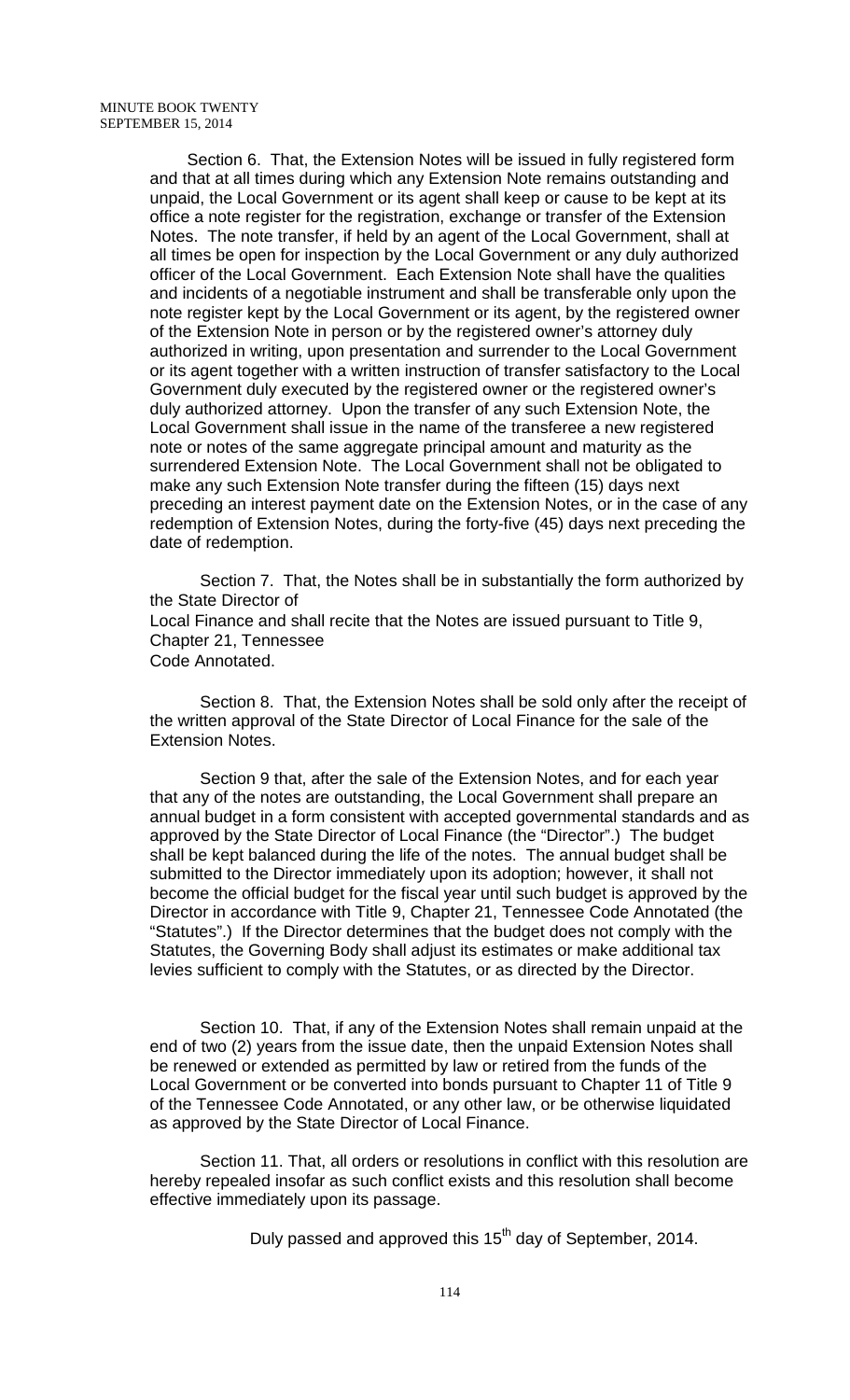$\overline{\phantom{a}}$  , and the contract of the contract of the contract of the contract of the contract of the contract of the contract of the contract of the contract of the contract of the contract of the contract of the contrac (Local Government Chief Executive)

ATTESTED:

(County Clerk)

\_\_\_\_\_\_\_\_\_\_\_\_\_\_\_\_\_\_\_\_\_\_\_\_

Chairman Decker declared the resolution approved upon unanimous voice vote of the body.

\_\_\_\_\_\_\_\_\_\_\_\_\_\_\_\_\_\_\_\_\_\_\_\_\_\_\_\_\_\_\_\_\_\_\_\_\_\_\_\_\_\_\_\_\_\_\_\_\_\_\_\_\_\_\_\_\_\_\_\_\_\_\_\_

\_\_\_\_\_\_\_\_\_\_\_\_\_\_\_\_\_\_\_\_\_\_\_\_\_\_\_\_\_\_\_\_\_\_\_\_\_\_\_\_\_\_\_\_\_\_\_\_\_\_\_\_\_\_\_\_\_\_\_\_\_\_\_\_

Commissioner Goode introduced the following resolution and moved for approval. Commissioner LeMarbre seconded the motion.

### **1409-02 A RESOLUTION MAKING APPROPRIATIONS FOR THE SUMNER COUNTY SCHOOL DEPARTMENT FOR THE FISCAL YEAR BEGINNING JULY 1, 2014 AND ENDING JUNE 30, 2015**

 **BE IT RESOLVED** by the Board of County Commissioners of Sumner County, Tennessee, assembled in regular session on the  $15<sup>th</sup>$  day of September 2014 that the amounts hereafter set out are hereby appropriated for the purpose of meeting the expenses of the Sumner County Schools for the fiscal year beginning July 1, 2014 and ending June 30, 2015 according to the following schedule.

#### **General Purpose School Fund**

| <b>Instruction</b>                             |                   |
|------------------------------------------------|-------------------|
| <b>Regular Instruction Program</b>             | \$<br>104,263,281 |
| <b>Alternative Instruction Program</b>         | 2,339,921         |
| <b>Special Education Program</b>               | 21,005,467        |
| <b>Vocational Education Program</b>            | 9,909,809         |
| <b>Support Services</b>                        |                   |
| Attendance                                     | 416,044           |
| <b>Health Services</b>                         | 1,460,473         |
| <b>Other Student Support</b>                   | 5,664,358         |
| <b>Regular Instruction Program</b>             | 7,060,263         |
| <b>Alternative Instruction Program</b>         | 653,586           |
| <b>Special Education Program</b>               | 2,219,600         |
| <b>Vocational Education Program</b>            | 188,518           |
| <b>Board of Education</b>                      | 6,140,392         |
| Office of Superintendent                       | 746,855           |
| Office of Principal                            | 14,481,655        |
| <b>Fiscal Services</b>                         | 1,425,399         |
| Human Services (Resources)/Personnel           | 791,666           |
| <b>Operation of Plant</b>                      | 13,912,986        |
| Maintenance of Plant                           | 6,126,147         |
| Transportation                                 | 9,277,647         |
| <b>Central and Other</b>                       | 3,081,428         |
| <b>Operation of Non-Instructional Services</b> |                   |
| <b>Food Services</b>                           | 23,494            |
| <b>Community Services</b>                      | 2,109,017         |
| Early Childhood Education                      | 89,479            |
| <b>Capital Outlay</b>                          |                   |
| <b>Regular Capital Outlay</b>                  | 200,000           |
| <b>Debt Service</b>                            |                   |
| <b>Education Debt Service</b>                  | 45,628            |
| Other Uses (Transfers)                         | <u>287,175</u>    |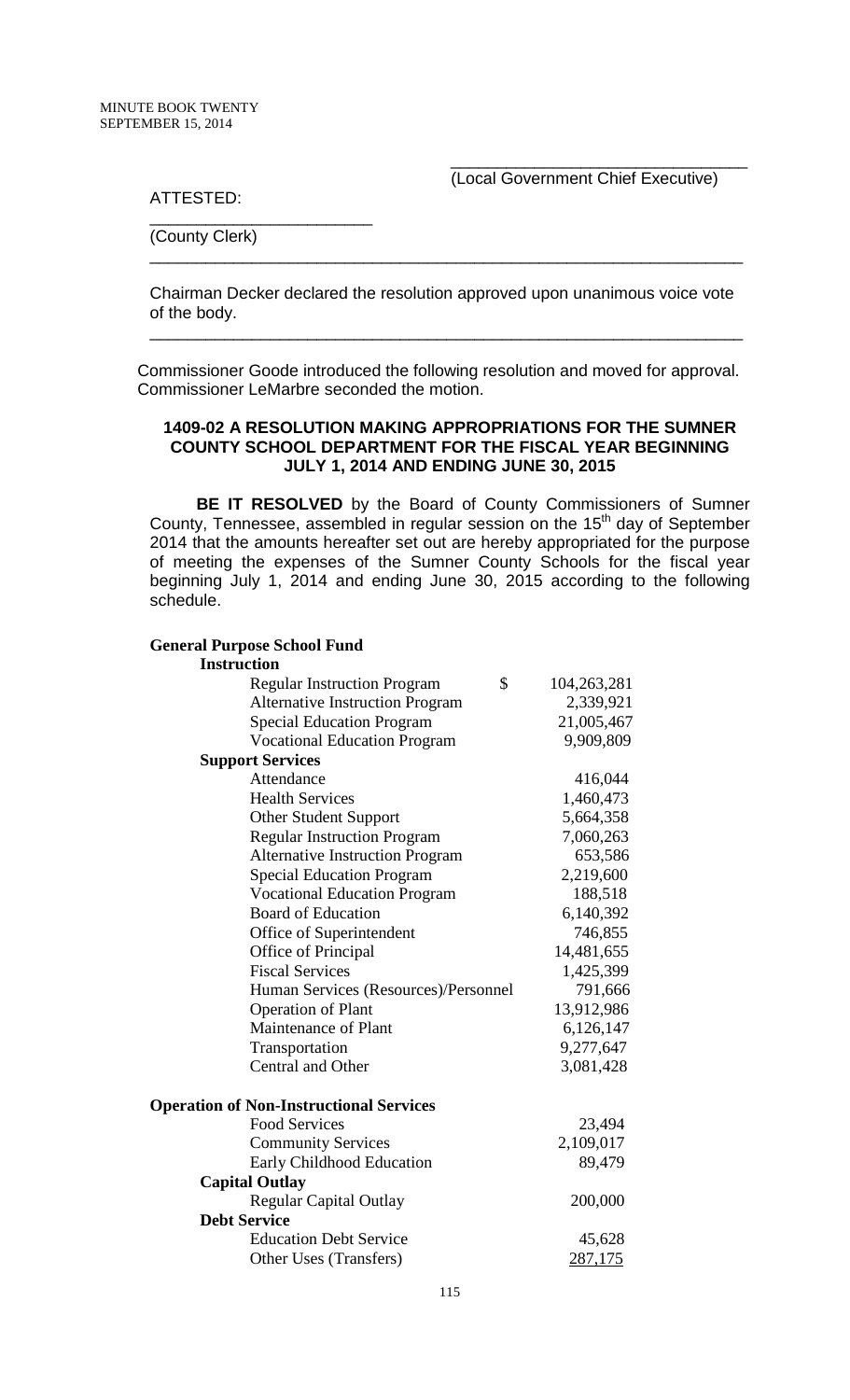| <b>Total General Purpose School Fund</b>  | <u>213,920,285</u>  |
|-------------------------------------------|---------------------|
| <b>Central Cafeteria Fund</b>             |                     |
| Food Service                              | 14,640,632          |
| <b>Total Central Cafeteria Fund</b>       | <u>14,640,632</u>   |
| <b>Endowment Fund</b>                     |                     |
| <b>Endowment Fund</b>                     | \$<br><u>11,968</u> |
| <b>Total Endowment Fund</b>               | <u>11,968</u>       |
| <b>School Federal Projects Fund</b>       |                     |
| <b>Instruction</b>                        |                     |
| <b>Regular Instruction Program</b>        | 3,839,241           |
| <b>Alternative Instruction Program</b>    | 31,077              |
| <b>Special Education Program</b>          | 3,028,201           |
| <b>Vocational Education Program</b>       | 201,695             |
| <b>Support Services</b>                   |                     |
| <b>Health Services</b>                    | 182,199             |
| <b>Other Student Support</b>              | 222,153             |
| <b>Regular Instruction Program</b>        | 567,971             |
| <b>Special Education Program</b>          | 2,271,175           |
| <b>Vocational Education Program</b>       | 6,000               |
| Transportation                            | 61,870              |
| <b>Other Uses</b>                         |                     |
| Other Uses (Transfers)                    | 81,117              |
| <b>Total School Federal Projects Fund</b> | <u>\$10,492,699</u> |

 **BE IT FURTHER RESOLVED,** pursuant to the 2002 Financial Management Act, 2012 Financial Management Act, and the 1981 Local Optional Law, that if the need shall arise, the Budget Committee, with the approval of any official, head of any department or division which may be affected, may transfer any amount within any major appropriation category. Also, the approval of the County Board of Commissioners must be obtained as required by law for transfers between major appropriation categories within the same fund.

Aforesaid authorization shall clearly state the reasons for the transfer, but this provision shall in no case whatsoever be construed as authorizing transfers from one fund to another but shall apply solely to transfers within a certain fund.

**BE IT FURTHER RESOLVED** that any appropriations made by this resolution, which cover the same purpose for which a specific appropriation is made by statute, are made in lieu of but not in addition to said statutory appropriation. The salary, wages, or remuneration of each officer, employee, or agent of the County shall not be in excess of the amounts authorized by existing law or as set forth in the estimate of expenditures which accompanies this resolution. Provided, however, that appropriations for such salaries, wages or other remuneration hereby authorized shall in no case be construed as permitting expenditures for an office, agency, institution, division or department of the County in excess of the appropriation made herein for such office, agency, institution, division or department of the County. Such appropriation shall constitute the limit to the expenditures of any office, agency, institution, division or department for the fiscal year ending June 30, 2015. The aggregate expenditures for any item of appropriation shall in no instance be more than the amount herein appropriated for such item.

 **BE IT FURTHER RESOLVED** that the detailed "Draft General Purpose School Fund Budget," "Draft School Nutrition Budget," "Draft School Endowment Fund Budget," and the "Draft Federal Projects Budget" for the fiscal year ended June 30, 2015 are adopted by reference for line-item detail.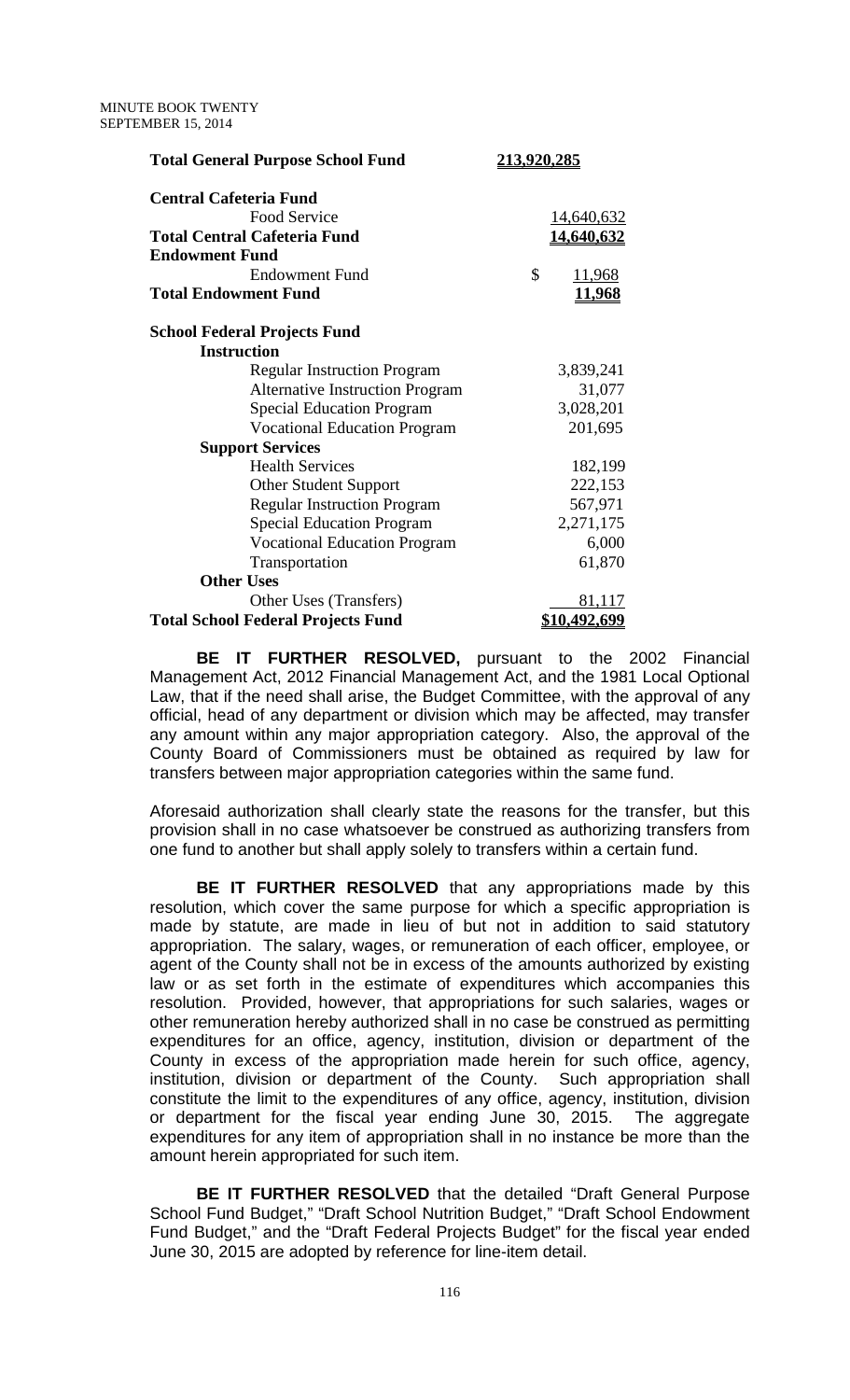**BE IT FURTHER RESOLVED** that any resolution, which may hereafter be presented, to the Board of County Commissioners providing for appropriations in addition to those made by this Budget Appropriation Resolution shall specifically provide sufficient revenue or other funds, actually to be provided during the fiscal year in which the expenditure is to be made, to meet such additional appropriations.

**BE IT FURTHER REOLVED** that the County Executive and County Clerk are hereby authorized to borrow money on revenue anticipation notes, provided such notes are first approved by the Director of Local Finance, to pay for the expenses herein authorized until the taxes and other revenue for the fiscal year 2014-2015 have been collected. The proceeds of loans for each individual fund shall not exceed 60% of the appropriations of each individual fund and shall only be used to pay the expenses and other requirements of the fund for which the loan is made. The loan shall be paid out of revenue from the fund for which money is borrowed. The notes evidencing the loans authorized under this section shall be issued under the applicable sections of Title 9, Chapter 21,<br>Tennessee Code Annotated. Said notes shall be signed by the County Said notes shall be signed by the County Executive and countersigned by the County Clerk and shall mature and be paid in full without renewal no later than June 30, 2015.

 **BE IT FURTHER RESOLVED** that the delinquent county property taxes for the year 2013 and prior years and the interest and penalty thereon collected during the year ending June 30, 2015 shall be apportioned to the various County funds according to the subdivision of the tax levy for the year 2013. The Clerk and Master and the Trustee are hereby authorized and directed to make such apportionment accordingly.

 **BE IT FURTHER RESOLVED** that all unencumbered balances of appropriations remaining at the end of the fiscal year shall lapse and be of no further effect at the end of the fiscal year at June 30, 2015.

**BE IT FURTHER RESOLVED** that any resolution or part of a resolution which has been passed by the Board of County Commissioners that is in conflict with any provision in this resolution is hereby repealed.

 **BE IT FURTHER RESOLVED** that this resolution shall take effect from and after its passage and its provisions shall be in force from and after July 1, 2014. This resolution shall be spread upon the minutes of the Board of County Commissioners.

PASSED THIS 15<sup>th</sup> DAY OF SEPTEMBER 2014

Commissioners Ring, Lankford, Foster, Guthrie, Schell and Driver stated for the record that they had an indirect conflict of interest but would vote their conscience.

\_\_\_\_\_\_\_\_\_\_\_\_\_\_\_\_\_\_\_\_\_\_\_\_\_\_\_\_\_\_\_\_\_\_\_\_\_\_\_\_\_\_\_\_\_\_\_\_\_\_\_\_\_\_\_\_\_\_\_\_\_\_\_\_

Chairman Decker recognized Director of Finance David Lawing who explained the term maintenance of effort, which prohibits the County from budgeting less local revenue in the current fiscal year than budgeted in the prior fiscal year. Mr. Lawing stated that the 2014-15 local revenue for the Board of Education increased \$4 million over the prior fiscal year.

Commissioner Goode moved, seconded by Commissioner Ring, to suspend the rules and allow Dr. Del Phillips, Board of Education Director, to speak to the Commission. The motion carried upon voice vote of the body. Commissioner Graves asked how the differences in percentage raises were arrived at. Dr. Phillips said the higher raises went to the lowest wage earners. He said there is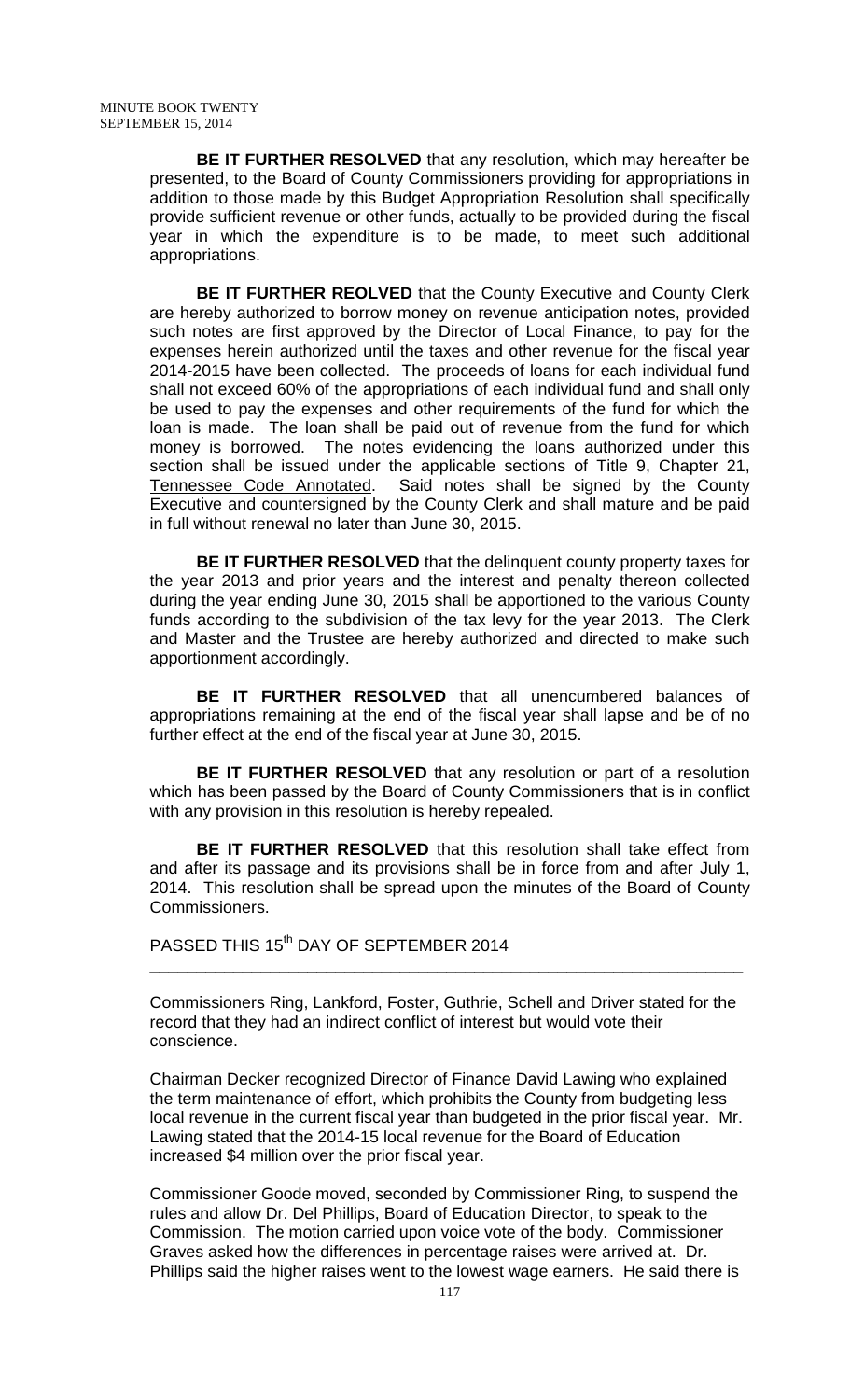a four-year cycle in which lower wage earners get a market based adjustment to their pay.

The electronic vote was recorded in the following manner:

| M. Taylor        | N       | Geminden Y    |   |          | Hinton        |  |
|------------------|---------|---------------|---|----------|---------------|--|
| <b>Driver</b>    | Y       | Graves        |   |          | Foster        |  |
| <b>Schell</b>    |         | <b>Harris</b> |   |          | Ring          |  |
| Pomeroy          | N       | Kemp          |   |          | LeMarbre      |  |
| <b>Decker</b>    | Y       | Hyde          | N |          | <b>Becker</b> |  |
| C. Taylor        | Y       | Goode         | Y |          | Krueger       |  |
| <b>B.</b> Taylor |         | Langford      | Y |          | Guthrie       |  |
| Pospisil         |         |               |   |          |               |  |
| 1409-02          | Yes: 19 | No: 3         |   | Abs: $0$ | 08:01 PM      |  |

Chairman Decker declared the resolution approved by the body on the first and final reading.

\_\_\_\_\_\_\_\_\_\_\_\_\_\_\_\_\_\_\_\_\_\_\_\_\_\_\_\_\_\_\_\_\_\_\_\_\_\_\_\_\_\_\_\_\_\_\_\_\_\_\_\_\_\_\_\_\_\_\_\_\_\_

Commissioner Goode introduced the following resolution and moved for approval. Commissioner Ring seconded the motion.

#### **1409-03 A RESOLUTION ACCEPTING THE COMMUNITY DEVELOPMENT BLOCK GRANT FOR WATERLINES IN THE AMOUNT OF \$525,000.00**

**BE IT RESOLVED** by the Sumner County Board of County Commissioners meeting in regular session on this the  $15<sup>th</sup>$  day of September, 2014, that this body hereby accepts the CDBG grant for waterlines in the amount of \$525,000.00, as shown on the attachment herewith.

\_\_\_\_\_\_\_\_\_\_\_\_\_\_\_\_\_\_\_\_\_\_\_\_\_\_\_\_\_\_\_\_\_\_\_\_\_\_\_\_\_\_\_\_\_\_\_\_\_\_\_\_\_\_\_\_\_\_\_\_\_\_\_\_

The electronic vote was recorded in the following manner:

| M. Taylor        |         | Geminden Y    |   |        | Hinton        |   |
|------------------|---------|---------------|---|--------|---------------|---|
| <b>Driver</b>    |         | Graves        |   |        | Foster        | Y |
| <b>Schell</b>    |         | <b>Harris</b> |   |        | Ring          | v |
| Pomeroy          |         | Kemp          |   |        | LeMarbre      |   |
| <b>Decker</b>    |         | Hyde          |   |        | <b>Becker</b> | Y |
| C. Taylor        | Y       | Goode         | Y |        | Krueger       | v |
| <b>B.</b> Taylor |         | Langford      | Y |        | Guthrie       | v |
| Pospisil         |         |               |   |        |               |   |
| 1409-03          | Yes: 22 | No: 0         |   | Abs: 0 | 08:08 PM      |   |

Chairman Decker declared the resolution approved by the body on the first and final reading.

\_\_\_\_\_\_\_\_\_\_\_\_\_\_\_\_\_\_\_\_\_\_\_\_\_\_\_\_\_\_\_\_\_\_\_\_\_\_\_\_\_\_\_\_\_\_\_\_\_\_\_\_\_\_\_\_\_\_\_\_\_\_\_

Commissioner Goode introduced the following resolution and moved for approval. Commissioner Foster seconded the motion.

# **1409-04 A RESOLUTION APPROPRIATING \$61,355.00 FROM COUNTY GENERAL UNASSIGNED FUND BALANCE TO THE BUDGET OF THE OFFICE OF THE ELECTION COMMISSION FOR INCREASE IN SALARIES AS ORIGINALLY REQUESTED FOR FISCAL YEAR 2015 BUDGET**

**BE IT RESOLVED** by the Sumner County Board of County Commissioners meeting in regular session on this the  $15<sup>th</sup>$  day of September,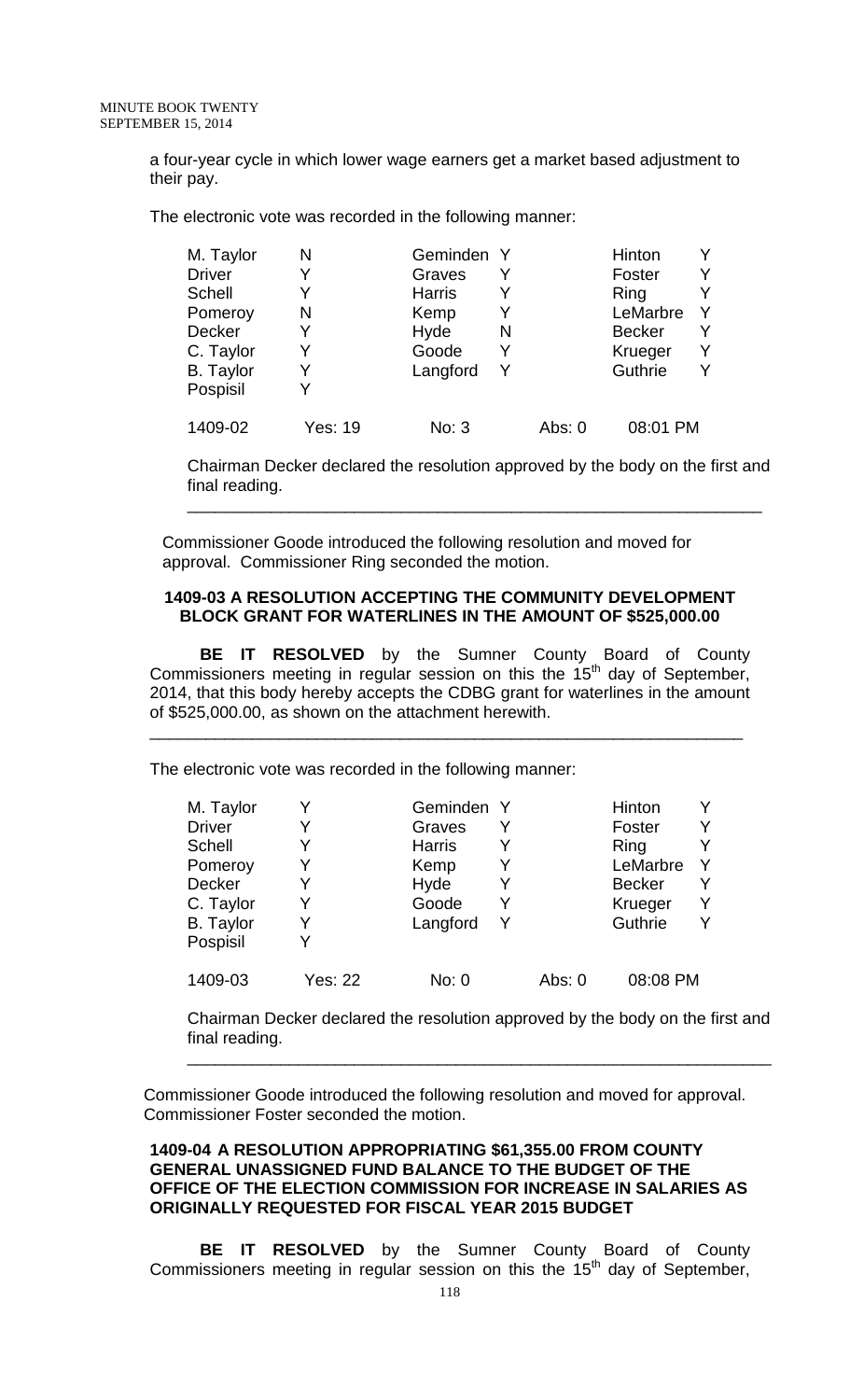2014, that this body hereby appropriates \$61,355.00 from County General Unassigned Fund Balance to the budget of the office of the Election Commission for increase in salaries as originally requested for Fiscal Year 2015 Budget, as shown on the attachment herewith.

\_\_\_\_\_\_\_\_\_\_\_\_\_\_\_\_\_\_\_\_\_\_\_\_\_\_\_\_\_\_\_\_\_\_\_\_\_\_\_\_\_\_\_\_\_\_\_\_\_\_\_\_\_\_\_\_\_\_\_\_\_\_\_\_

The electronic vote was recorded in the following manner:

| M. Taylor        | N              | Geminden Y    |   |        | Hinton        |   |
|------------------|----------------|---------------|---|--------|---------------|---|
| <b>Driver</b>    | Y              | Graves        |   |        | Foster        | V |
| Schell           |                | <b>Harris</b> | N |        | Ring          |   |
| Pomeroy          | Y              | Kemp          |   |        | LeMarbre      |   |
| <b>Decker</b>    | Y              | Hyde          |   |        | <b>Becker</b> | V |
| C. Taylor        | Y              | Goode         | Y |        | Krueger       |   |
| <b>B.</b> Taylor | Y              | Langford      | Y |        | Guthrie       |   |
| Pospisil         |                |               |   |        |               |   |
| 1409-04          | <b>Yes: 20</b> | No: 2         |   | Abs: 0 | 08:09 PM      |   |

Chairman Decker declared the resolution approved by the body on the first and final reading.

\_\_\_\_\_\_\_\_\_\_\_\_\_\_\_\_\_\_\_\_\_\_\_\_\_\_\_\_\_\_\_\_\_\_\_\_\_\_\_\_\_\_\_\_\_\_\_\_\_\_\_\_\_\_\_\_\_\_\_\_\_\_\_

Commissioner Goode introduced the following resolutions and moved to group 1409-05 and 1409-06 and approve. Commissioner Pospisil seconded the motion.

### **1409-05 A RESOLUTION APPROVING \$58,646.18 AS PASS-THROUGH FUNDS AND APPROPRIATING \$42,446.00 FOR FISCAL YEAR 2015 FROM TDOT GRANT TO THE DRUG COURT BUDGET FOR ASSISTANT SALARY**

**BE IT RESOLVED** by the Sumner County Board of County Commissioners meeting in regular session on this the  $15<sup>th</sup>$  day of September, 2014, that this body hereby approves \$58,646.18 as pass-through funds and appropriating \$42,446.00 for fiscal year 2015 from TDOT Grant to the Drug Court Budget for assistant salary, as shown on the attachment herewith.

### **1409-06 A RESOLUTION APPROPRIATING \$70,000.00 AS PASS-THROUGH FUNDS TO THE DRUG COURT FOR THE DEPARTMENT OF MENTAL HEALTH AND SUBSTANCE ABUSE SERVICES GRANT**

\_\_\_\_\_\_\_\_\_\_\_\_\_\_\_\_\_\_\_\_\_\_\_\_\_\_\_\_\_\_\_\_\_\_\_\_\_\_\_\_\_\_\_\_\_\_\_\_\_\_\_\_\_\_\_\_\_\_\_\_\_\_\_\_

**BE IT RESOLVED** by the Sumner County Board of County Commissioners meeting in regular session on this the  $15<sup>th</sup>$  day of September, 2014, that this body hereby appropriates \$70,000.00 as pass-through funds from DMHSAS Grant to Drug Court budget for Mental Health and Substance Abuse Services Grant, as shown on the attachment herewith.

Chairman Decker declared the resolutions approved upon unanimous voice vote of the body on the first and final reading.

\_\_\_\_\_\_\_\_\_\_\_\_\_\_\_\_\_\_\_\_\_\_\_\_\_\_\_\_\_\_\_\_\_\_\_\_\_\_\_\_\_\_\_\_\_\_\_\_\_\_\_\_\_\_\_\_\_\_\_\_\_\_\_\_

\_\_\_\_\_\_\_\_\_\_\_\_\_\_\_\_\_\_\_\_\_\_\_\_\_\_\_\_\_\_\_\_\_\_\_\_\_\_\_\_\_\_\_\_\_\_\_\_\_\_\_\_\_\_\_\_\_\_\_\_\_\_\_\_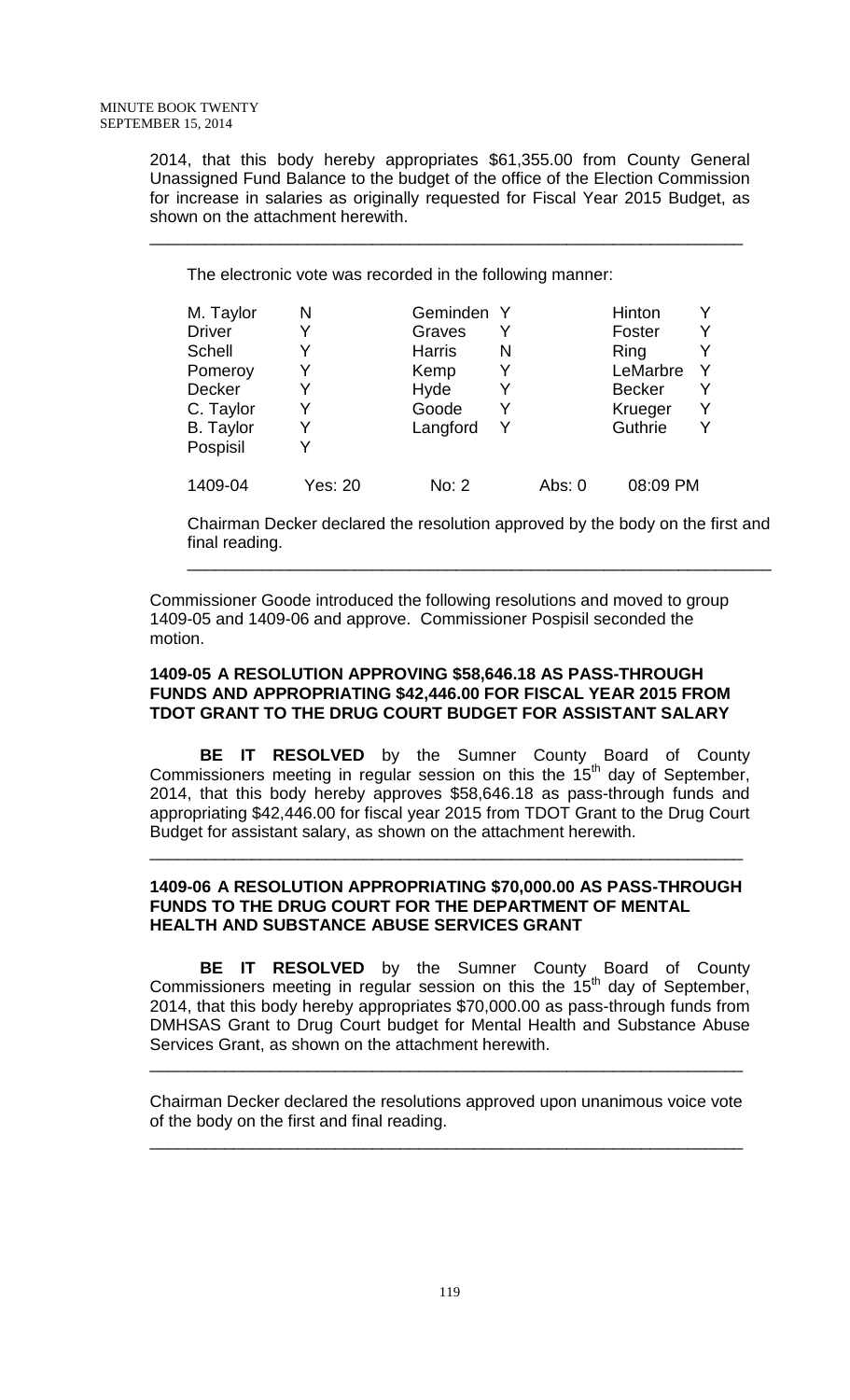Commissioner Goode introduced the following resolution and moved for approval. Commissioner Pospisil seconded the motion.

#### **1409-10 A RESOLUTION TO CALL THE SUMNER COUNTY BOARD OF EQUALIZATION BACK INTO SESSION TO HANDLE THE ISSUES RAISED BY THE STATE BOARD OF EQUALIZATION AS DIRECTED BY ITS SEPTEMBER 12, 2014 DECISION AND RECORDED BY ITS SEPTEMBER 15, 2014 LETTER; AND APPROPRIATING UP TO \$46,124.00 TO THE BUDGET OF THE SUMNER COUNTY BOARD OF EQUALIZATION FOR UP TO THREE MONTHS OF ADDITIONAL MEETING DAYS AS NEEDED AS SHOWN ON THE ATTACHED SCHEDULE**

**WHEREAS** the Tennessee Board of Equalization (hereinafter referred to as the "State Board") met in special session on Friday, September 12, 2014 (with written follow-up by letter dated September 15, 2014 and attached herewith) and found inconsistencies and issues with up to 25,000 parcels of property and directed this body to call into special session the Sumner County Board of Equalization (hereinafter referred to as the "County Board") to review valuation changes made by the Sumner County Assessor (hereinafter referred to as the "County Assessor") on parcels of property without proper written documentation from the period of May 5, 2014 to June 2, 2014 (hereinafter referred to as the "Interim time frame"); and

**WHEREAS,** the State Board directed that the County Board review only parcels not previously considered or parcels whose valuation was changed during the Interim time frame; and

**WHEREAS**, the Assessor shall place proper written notification of the special session in the newspaper and in such notice list the limitations directed by the State Board; and

**WHEREAS,** the special session shall be called as soon as reasonably possible and the meetings shall start within fifteen days or as soon as can be allowed by all state statutory rules and the meeting shall end within three months of the start date.

**THEREFORE, BE IT RESOLVED** by the Sumner County Board of County Commissioners, meeting in regular session on this the  $15<sup>th</sup>$  day of September, 2014 that this body does hereby call into special session the County Board to review valuation changes made by the Sumner County Assessor on parcels of property without proper written documentation from the period of May 5, 2014 to June 2, 2014; and

**BE IT FURTHER RESOLVED** that the County Board review only parcels not previously considered or parcels whose valuation was changed during the Interim time frame and the Assessor shall place proper notification of the special session in the newspaper with a listing of the limitations directed by the State Board; and

**BE IT FURTHER RESOLVED** that this body does hereby appropriate up to \$46,124.00 to the budget of the Sumner County Board of Equalization for up to three months, but only to be used as needed for this special session and the special session shall be called as soon as reasonably possible and shall end within three months of the start date and the meetings shall start within fifteen days or as soon as can be allowed by all state statutory rules.

\_\_\_\_\_\_\_\_\_\_\_\_\_\_\_\_\_\_\_\_\_\_\_\_\_\_\_\_\_\_\_\_\_\_\_\_\_\_\_\_\_\_\_\_\_\_\_\_\_\_\_\_\_\_\_\_\_\_\_\_\_\_\_\_